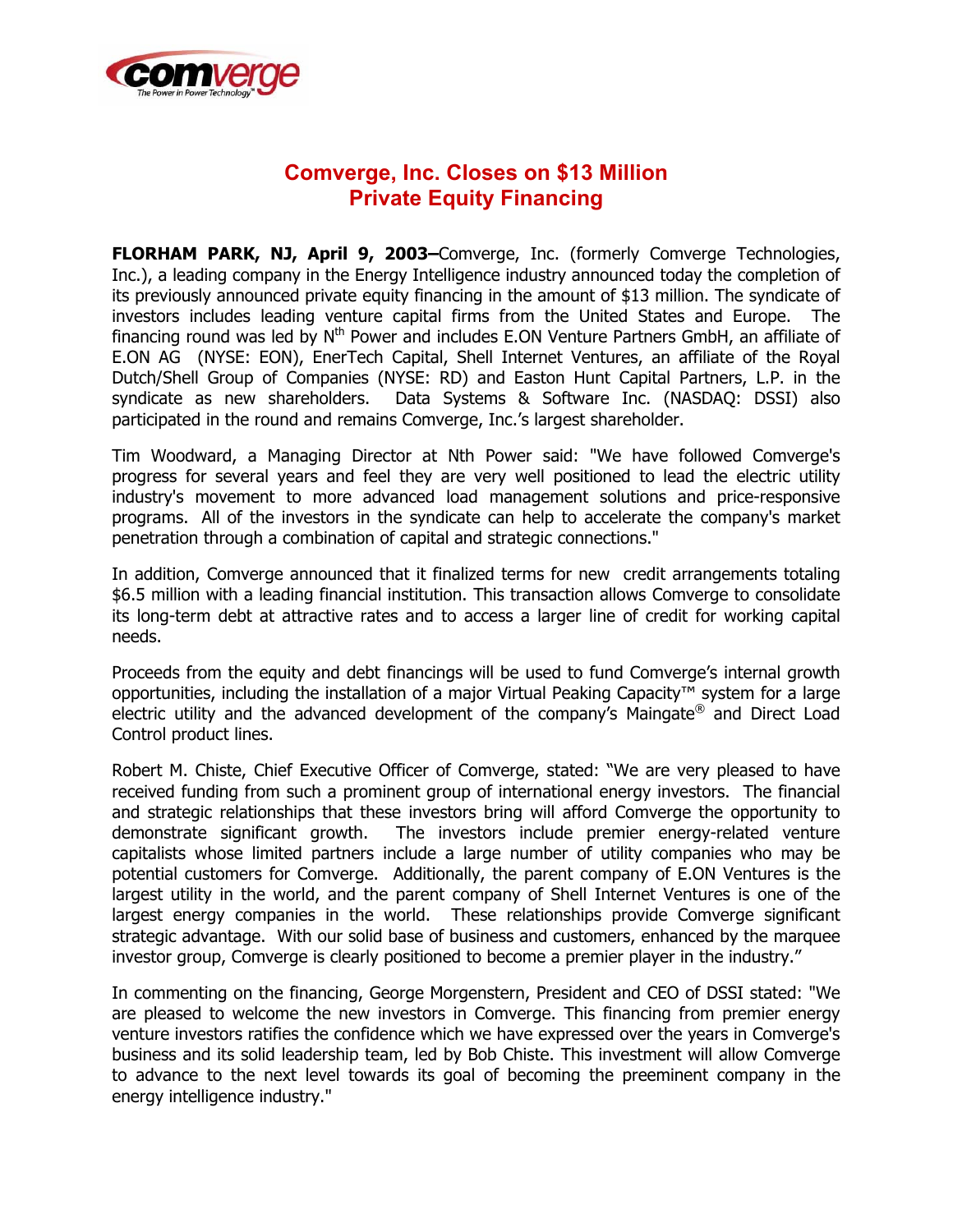

### **About Comverge, Inc.**

Comverge, Inc., *The Power in Power Technology*<sup>™</sup> has more than 500 energy supplier clients worldwide. Comverge has offices, research facilities, representatives and agents located in Florham Park, New Jersey, Atlanta, Georgia, Pensacola, Florida, Fremont, California, and Tel Aviv, Israel. The Company's PowerCAMP™ Group provides End-to-End Energy Intelligence™ software solutions. Comverge's Technologies Group provides integrated solutions for direct or voluntary load control programs, remote meter reading, price-responsive programs, time-of-use billing, distributed generation monitoring, and more. Comverge's Enterprise Group provides pioneering business solutions including owned and operated systems, Virtual Peaking Capacity™ negawatt contracts, and joint ventures. For more information visit www.comverge.com.

### About Data Systems & Software Inc.

Data Systems & Software Inc. is a provider of software consulting and development services, and is an authorized direct seller and value added reseller of computer hardware. For more information visit www.dssiinc.com.

## About Easton Hunt Capital Partners, L.P.

Easton Hunt Capital Partners, L.P. (EHCP) is a venture capital/private equity fund investing in early and late stage venture capital transactions, PIPEs (Private Investment in Public Equity) and management buyouts. In the venture and private equity area, the Fund has focused on Life Scien(r)(er( Iduistra(l)-6.9(Manufan)-5.6((r)ntur)-6.2(i)-1.#ng(andDisnt)-47tribution)-5.6,& Softwarg, and ) (te()-5.5(fun'as ocus( hasbe(e)-46(n)-0.3(much brl)-6.3(adv)-5.1(e15.3(r)-6.3,e)1.7(b(e)-46cause()-5.5